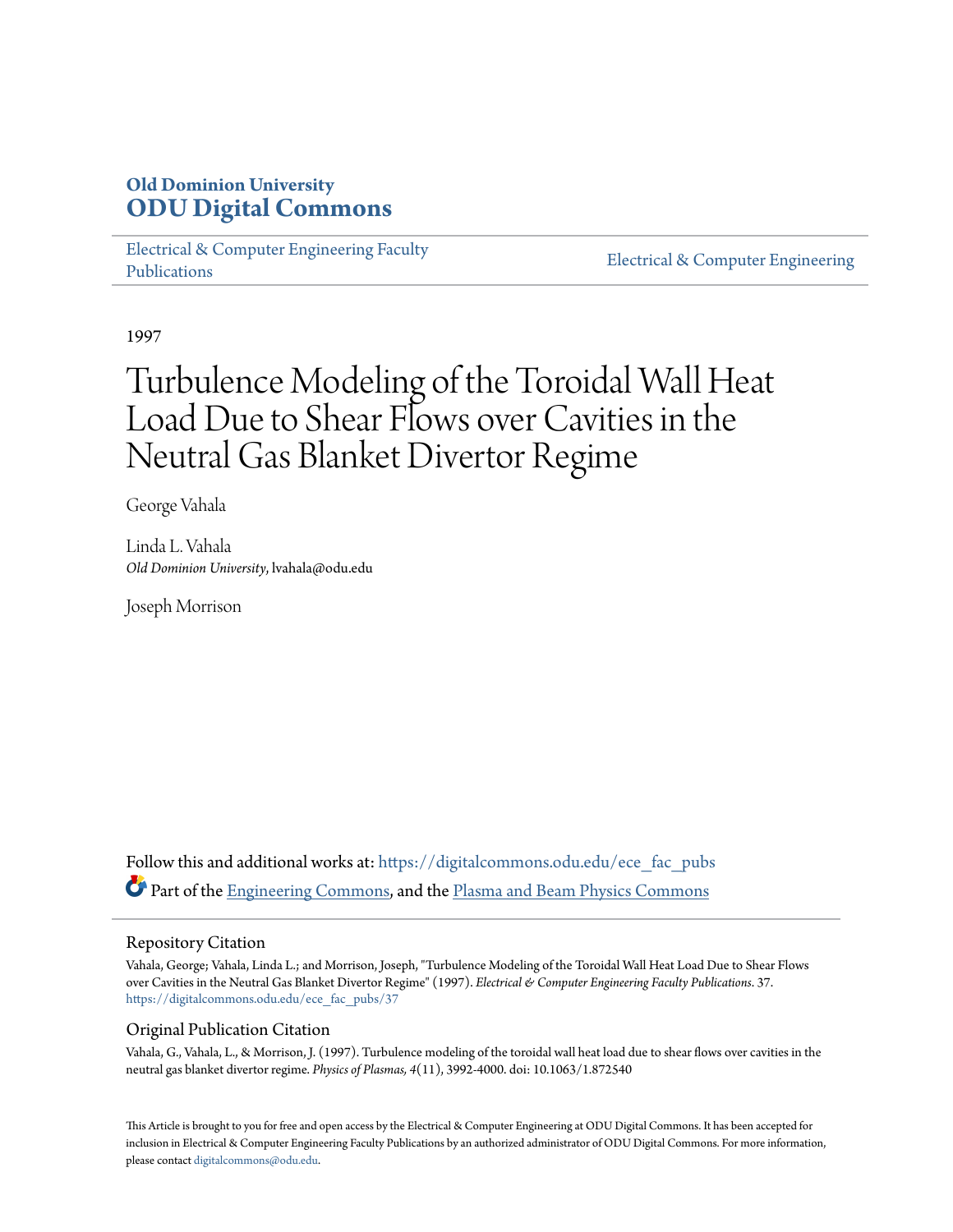# **Turbulence modeling of the toroidal wall heat load due to shear flows over cavities in the neutral gas blanket divertor regime**

George Vahala

*Department of Physics, William & Mary, Williamsburg, Virginia 23187 Institute for Computer Applications in Science and Engineering, NASA-Langley, Hampton, Virginia 23666*

Linda Vahala

*Department of Electrical and Computer Engineering, Old Dominion University, Norfolk, Virginia 23529*

Joseph Morrison

*Analytical Services and Materials, Incorporated, Hampton, Virginia 23666*

(Received 13 May 1997; accepted 4 August 1997)

Heat loads to the target plate in reactor tokamaks are estimated to be orders of magnitude higher than those that can be withstood by known materials. In regimes of plasma detachment, there is strong evidence that plasma recombination occurs near the divertor plate, leading to a cold neutral gas blanket. Because of the strong coupling between the plasma and the neutrals within the divertor region, there is significant neutral flows along field lines up to Mach 1.2 and Reynolds numbers over 1000. Here the effects of three dimensional (3D) neutral turbulence within the gas blanket on heat deposition to the toroidal wall are examined. Both two dimensional  $(2D)$  mean shear flows over toroidal cavities as well as a fully 3D initial value problem of heat pulse propagation are considered. The results for algebraic stress model,  $K-\epsilon$  and laminar flows are compared. It is found that 3D velocity shear turbulence has profound effects on the heat loads, indicating that simple (linear) Reynolds stress closure schemes are inadequate. © *1997 American Institute of Physics.*  $[S1070-664X(97)01311-6]$ 

#### **I. INTRODUCTION**

Projected heat loads onto the divertor plate in reactor tokamaks are a major cause of concern.<sup>1</sup> While the idea of a gas blanket itself is quite  $old<sup>2</sup>$  and the possible role of plasma turbulence and plasma neutralization in wall plasma physics has been recently reviewed,<sup>3</sup> plasma recombination<sup>4</sup> has now been shown to play an important role in the formation of a cold neutral gas blanket between the divertor plate and the plasma flame front in the scrape-off layer (SOL). Previously, not much attention had been given to plasma recombination processes since they can only play a major role in regimes where the temperatures are on the order of 1 eV. To explain the recent experimental results on the so-called detached divertor regime<sup>5</sup> (in which the plasma essentially extinguishes itself near the divertor plate), recent plasma divertor models<sup>6</sup> required plasma temperatures around 1 eV near the divertor plate. Moreover, such low plasma-divertor temperatures have been verified experimentally<sup>7</sup> and the role of plasma recombination in observed plasma detachment has been recently reviewed.<sup>8</sup>

With plasma recombination and neutral gas ionization within the divertor region, there is strong coupling between the plasma dynamics and neutral fluid flow. $6$  Since the plasma flows principally along the magnetic field, the neutral flow will also be along the field lines—and in recent two dimensional  $(2D)$  laminar simulations<sup>6</sup> for coupled plasmaneutral flows, this neutral gas velocity can readily exceed Mach 1, with Reynolds numbers of the order of 1000. Now recent fluid experiments<sup>9</sup> have succeeded in triggering turbulence in channel flow at Reynolds numbers as low as 650 by using eddy promoters. Turbulence in the cold gas blanket will lead to enhanced heat removal and more efficient redistribution of the heat flux onto the toroidal side walls and away from the divertor plate. It is the purpose of this article to not only extend our previous calculations<sup>10</sup> to more sophisticated turbulence closure models but to initiate an investigation of the effect of 3D mean shear flows on the wall heat loads.

There are three basic simulation techniques<sup>11</sup> to fluid turbulence: direct numerical simulations (DNS), large eddy simulations (LES), and Reynolds-averaged navier stokes (RANS). Each method has its strengths and limitations because turbulence is three dimensional (3D) and intrinsically involves disturbances on all length scales. DNS resolves all turbulent scales: from the large scale eddies down to the dissipation range eddies without any approximations. As a result, DNS is limited to low Reynolds number turbulence and simple geometry due to the limitations of computer memory and speed. While the Reynolds number for our divertor problem is quite low, the geometry is quite complex and cannot be readily handled by DNS on present or foreseeable computer architectures. In LES, a suitable grid is chosen that allows one to resolve the large eddies but forces one to model the smaller scale structures and their interactions with the large scale eddies. One of the advantages gained in LES is that the small scale turbulence tends to be isotropic and thus lend themselves to easier modeling. While this increases the range of geometric flows that can be handled and somewhat increases the range of Reynolds number, LES is found to be only factors of 5–8 faster than DNS. The other problem facing both DNS and LES is the need to obtain a sufficiently large sampling of the flow statistics especially for inhomogeneous flows.

Here, we apply RANS to compressible turbulence. In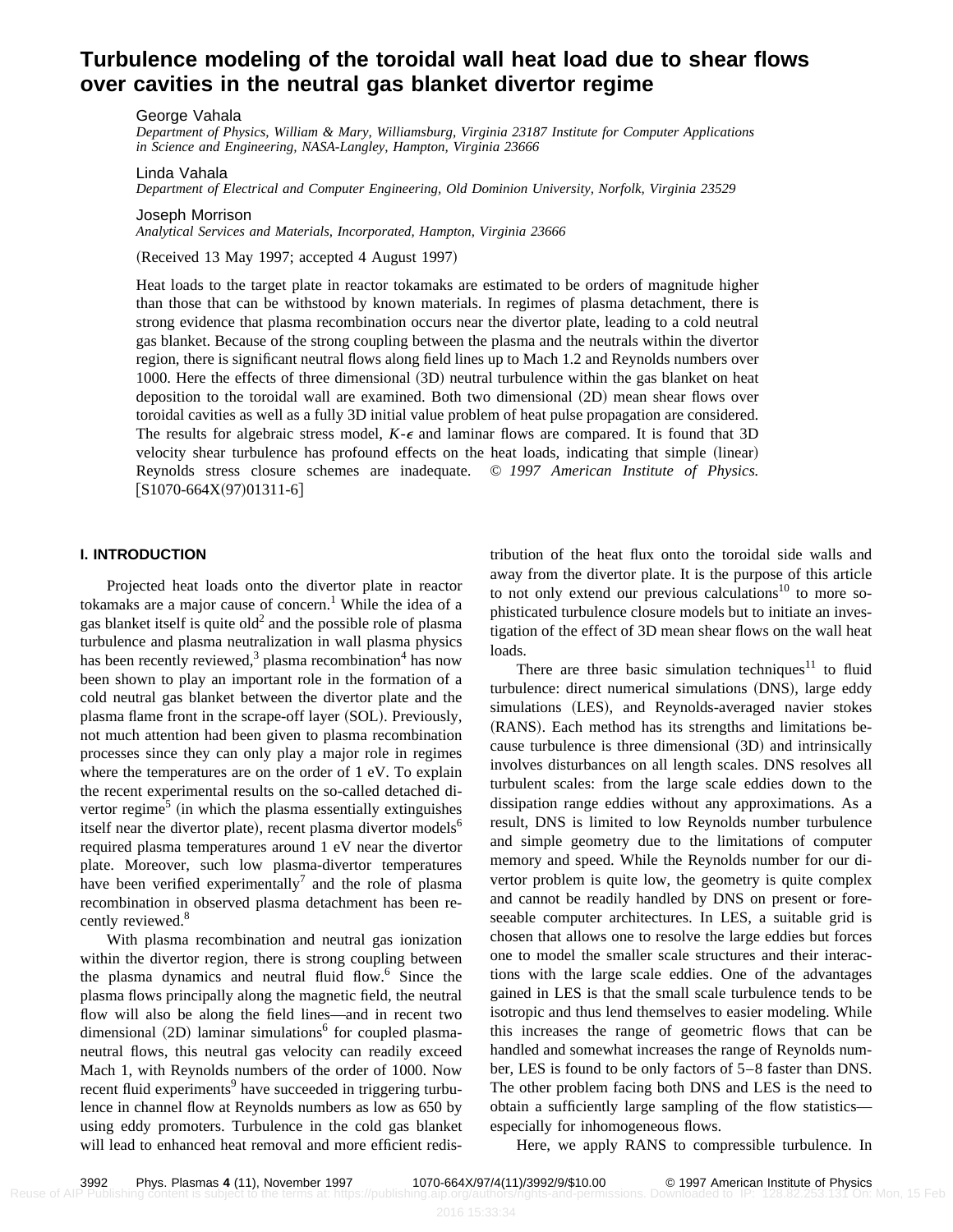RANS, all the turbulent scales are time averaged over an interval short compared to mean flow time variations. All the turbulence effects on the mean flow are modeled—leading to somewhat complex turbulence models since one is now modeling even the large turbulent scales. The averaged momentum equation is not closed because of the presence of the Reynolds stress tensor  $\tau_{ij}$ . The simplest two-equation models determine equations for the turbulent kinetic energy *K*  $=1/2$  Tr $\tau$  and the turbulent dissipation rate  $\epsilon$ . If a simple gradient transport hypothesis is imposed on the off-diagonal Reynolds stress tensor  $\tau_{ij}$ , the Boussinesq (linear in the mean flow gradients) approximation is obtained. We shall call the resulting RANS model the  $K - \epsilon$  model, and it was this  $K$ - $\epsilon$  model that we<sup>10</sup> considered in our earlier 2D mean flow calculations of heat deposition for various toroidal cavity geometries. However, more sophisticated closure schemes for the Reynolds stress tensor have been developed. We shall consider one of these schemes called algebraic stress model (ASM). In the ASM, the  $\tau_{ij}$  elements are modeled with higher order (nonlinear in the mean flow gradients) corrections to the Boussinesq approximation.

In Sec. II, we briefly state the  $K - \epsilon$  and ASM equations and refer the reader to the literature<sup>12</sup> for more details. In Sec. III, we revisit the problem of 2D mean flow over toroidal cavities and compare the  $K - \epsilon$  and ASM results for the steady state toroidal wall heat deposition. In Sec. IV, we set up the problem for 3D mean flow over toroidal cavities where we now not only consider the toroidal flow but now include the poloidal flow towards the divertor plate as well. Heat depositions to the toroidal wall are again calculated for both the  $K - \epsilon$  and ASM closures for the initial value problem of a heat pulse propagating towards the divertor plate. The time evolution of these heat deposition profiles are also contrasted to those determined from laminar 3D mean flows. We briefly discuss the numerical code in Sec. V and summarize our results in Sec. VI.

#### **II. RANS CLOSURE MODELS**

In RANS, one introduces time averages over turbulent fluctuations on some function  $f(x,t)$  by

$$
\langle f \rangle = \frac{1}{T} \int_0^T dt f(x, t), \qquad (1)
$$

where *T* is a time interval long on the turbulent fluctuation time scales, but short on the mean-flow time scale. Thus *f* is decomposed into a Reynolds-average mean  $\langle f \rangle$  and the Reynolds-averaged fluctuation  $f'$ :

$$
f(x,t) = \langle f \rangle + f'
$$
 (2)

Since we will be dealing with compressible flows, it is very convenient to introduce density-weighted Reynolds averages (called Favre averages) $^{13}$ 

$$
\ll f \gg \equiv \frac{\langle \rho f \rangle}{\langle \rho \rangle},\tag{3}
$$

where  $\rho$  is the density. The Favre fluctuations are

$$
f(x,t) = \alpha f \cdot f''.
$$
 (4)

The RANS equations for the evolution of density, momentum and energy  $are^{11}$ 

$$
\frac{\partial}{\partial t} \langle \rho \rangle + \frac{\partial}{\partial x_{\alpha}} \left( \langle \rho \rangle \langle u_{\alpha} \rangle \right) = 0 \tag{5}
$$

$$
\frac{\partial}{\partial t} (\langle \rho \rangle \langle u_{i} \rangle) + \frac{\partial}{\partial x_{\alpha}} (\langle \rho \rangle \langle u_{i} \rangle \langle u_{\alpha} \rangle) + \langle \rho \rangle \delta_{i\alpha})
$$
\n
$$
= \frac{\partial \langle \sigma_{i\alpha} \rangle}{\partial x_{\alpha}} - \frac{\partial \langle \rho \rangle \tau_{i\alpha}}{\partial x_{\alpha}} \tag{6}
$$

$$
\frac{\partial}{\partial t} (\langle \rho \rangle \ll E_{\omega}) + \frac{\partial}{\partial x_{\alpha}} [\ll u_{\alpha} \llbracket \langle \rho \rangle \ll E_{\omega} + \langle \rho \rangle)]
$$
\n
$$
= \frac{\partial}{\partial x_{\alpha}} \langle \sigma_{\alpha \beta} \rangle \ll u_{\alpha} \llbracket \langle \rho \rangle \ll E_{\omega} + \frac{\partial}{\partial x_{\alpha}} (\langle \sigma_{\alpha \beta} \rangle \langle u_{\beta} \rangle - \langle \sigma_{\alpha \beta} \rangle \langle u_{\beta} \rangle - \langle \rho \rangle \ll E'' u_{\alpha}'' \gg), \tag{7}
$$

where the mean viscous stress tensor and heat flux are

$$
\langle \sigma_{ij} \rangle = -\frac{2}{3} \left\langle \mu \, \frac{\partial u_{\alpha}}{\partial x_{\alpha}} \right\rangle \delta_{ij} + \left\langle \mu \left( \frac{\partial u_{i}}{\partial x_{j}} + \frac{\partial u_{j}}{\partial x_{i}} \right) \right\rangle \tag{8}
$$

$$
\langle q_i \rangle = -\left\langle \kappa \frac{\partial T}{\partial x_i} \right\rangle. \tag{9}
$$

 $\mu$  is the viscosity and  $\kappa$  the thermal conductivity. The Favreaveraged total energy

$$
\alpha E \cdot E \cdot C_v \cdot \alpha T \cdot \frac{1}{2} \cdot \alpha u_{\alpha} \cdot \alpha u_{\alpha} \cdot \frac{1}{2} \cdot \alpha u_{\alpha}'' u_{\alpha}'' \cdot \alpha u_{\alpha} \cdot \alpha u_{\alpha} \cdot \alpha u_{\alpha} \cdot \alpha u_{\alpha} \cdot \alpha u_{\alpha} \cdot \alpha u_{\alpha} \cdot \alpha u_{\alpha} \cdot \alpha u_{\alpha} \cdot \alpha u_{\alpha} \cdot \alpha u_{\alpha} \cdot \alpha u_{\alpha} \cdot \alpha u_{\alpha} \cdot \alpha u_{\alpha} \cdot \alpha u_{\alpha} \cdot \alpha u_{\alpha} \cdot \alpha u_{\alpha} \cdot \alpha u_{\alpha} \cdot \alpha u_{\alpha} \cdot \alpha u_{\alpha} \cdot \alpha u_{\alpha} \cdot \alpha u_{\alpha} \cdot \alpha u_{\alpha} \cdot \alpha u_{\alpha} \cdot \alpha u_{\alpha} \cdot \alpha u_{\alpha} \cdot \alpha u_{\alpha} \cdot \alpha u_{\alpha} \cdot \alpha u_{\alpha} \cdot \alpha u_{\alpha} \cdot \alpha u_{\alpha} \cdot \alpha u_{\alpha} \cdot \alpha u_{\alpha} \cdot \alpha u_{\alpha} \cdot \alpha u_{\alpha} \cdot \alpha u_{\alpha} \cdot \alpha u_{\alpha} \cdot \alpha u_{\alpha} \cdot \alpha u_{\alpha} \cdot \alpha u_{\alpha} \cdot \alpha u_{\alpha} \cdot \alpha u_{\alpha} \cdot \alpha u_{\alpha} \cdot \alpha u_{\alpha} \cdot \alpha u_{\alpha} \cdot \alpha u_{\alpha} \cdot \alpha u_{\alpha} \cdot \alpha u_{\alpha} \cdot \alpha u_{\alpha} \cdot \alpha u_{\alpha} \cdot \alpha u_{\alpha} \cdot \alpha u_{\alpha} \cdot \alpha u_{\alpha} \cdot \alpha u_{\alpha} \cdot \alpha u_{\alpha} \cdot \alpha u_{\alpha} \cdot \alpha u_{\alpha} \cdot \alpha u_{\alpha} \cdot \alpha u_{\alpha} \cdot \alpha u_{\alpha} \cdot \alpha u_{\alpha} \cdot \alpha u_{\alpha} \cdot \alpha u_{\alpha} \cdot \alpha u_{\alpha} \cdot \alpha u_{\alpha} \cdot \alpha u_{\alpha} \cdot \alpha u_{\alpha} \cdot \alpha u_{\alpha} \cdot \alpha u_{\alpha} \cdot \alpha u_{\alpha} \cdot \alpha u_{\alpha} \cdot \alpha u_{\alpha} \cdot \alpha u_{\alpha} \cdot \alpha u_{\alpha} \cdot \alpha u_{\alpha} \cdot \alpha u_{\alpha} \cdot \alpha u_{\alpha} \cdot \alpha u_{\alpha}
$$

is employed so that shock-capturing techniques can be efficiently coded into the numerical algorithm. Throughout this article, the summation convention is used for repeated subscripts—which are typically written with Greek characters. The equation of state is

$$
\langle p \rangle = (\gamma - 1) \langle \rho \rangle \bigg( \langle E \rangle - \frac{1}{2} \langle u \rangle^2 - K \bigg), \tag{11}
$$

where  $\gamma$  is the ratio of specific heats.

While the density Eq.  $(5)$  is form invariant under RANS, there are closure questions due to the last terms in the RANS momentum and energy equations: the Favre-averaged Reynolds stress tensor

$$
\tau_{ij} = \alpha u_i'' u_j'' \tag{12}
$$

and the energy-velocity fluctuation correlation

$$
\langle \rho \rangle \ll E'' u_i'' \gg = c_v \langle \rho \rangle \ll u_i'' T'' \gg + \langle \rho \rangle \ll u_{\alpha} \gg \tau_{i\alpha} + \frac{1}{2} \langle \rho \rangle \ll u''_{\alpha} u''_{\alpha} u''_{i} \gg. \tag{13}
$$

While an evolution equation can be derived for the Reynolds stress tensor, such second-order closure schemes require the modeling of many unknown turbulent quantities. Moreover, such schemes are not only computationally expensive but are prone to numerical instabilities due to the absence of a turbulent viscosity. A more robust closure scheme is the two-equation model in which one determines

Phys. Plasmas, Vol. 4, No. 11, November 1997<br>Reuse of AIP Publishing content is subject to the terms at: https://publishing.aip.org/authors/rights-and-permissions. Downloaded to TP: 128.82.253.131 On: Mon, 15 Feb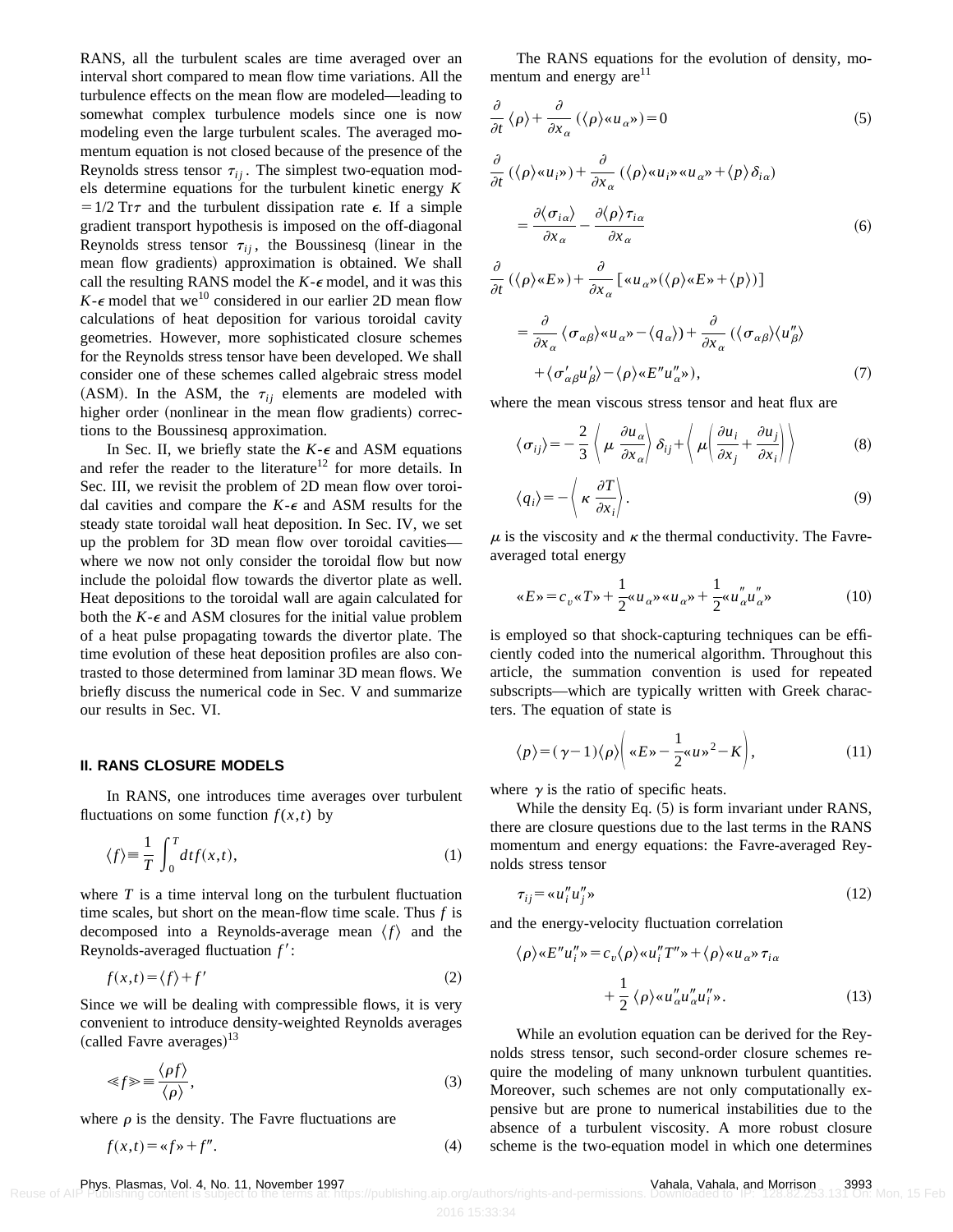the time evolution of the turbulent kinetic energy (which is nothing but the trace of the Reynolds stress tensor)

$$
K = \frac{1}{2} \tau_{\alpha\alpha} \tag{14}
$$

(with the usual summation over repeated Greek subscripts), and the turbulent dissipation rate

$$
\epsilon = \left\langle \sigma_{\alpha\beta}^{'} \frac{\partial u_{\alpha}^{'} }{\partial x_{\beta}} \right\rangle. \tag{15}
$$

These transport equations are

$$
\frac{\partial (\langle \rho \rangle K)}{\partial t} + \frac{\partial (\langle \rho \rangle \langle u_{\alpha} \rangle K)}{\partial x_{\alpha}}
$$
  
= -\langle \rho \rangle \tau\_{\alpha\beta} \frac{\partial \langle u\_{\alpha} \rangle}{\partial x\_{\beta}} - \langle \rho \rangle \epsilon + \frac{\partial}{\partial x\_{\alpha}} \left[ \left( \mu + \frac{\langle \mu\_{TL} \rangle}{\sigma\_k} \right) \frac{\partial K}{\partial x\_{\alpha}} \right] (16)

and

$$
\frac{\partial(\langle \rho \rangle \epsilon)}{\partial t} + \frac{\partial(\langle \rho \rangle \langle u_{\alpha} \rangle \epsilon)}{\partial x_{\alpha}} \n= -\langle \rho \rangle C_{\epsilon 1} \frac{\epsilon}{K} \tau_{\alpha \beta} \frac{\partial \langle u_{\alpha} \rangle}{\partial x_{\beta}} - \langle \rho \rangle C_{\epsilon 2} f \frac{\epsilon^2}{K} \n+ \frac{\partial}{\partial x_{\alpha}} \left[ \left( \mu + \frac{\langle \mu_{TL} \rangle}{\sigma_{\epsilon}} \right) \frac{\partial \epsilon}{\partial x_{\alpha}} \right],
$$
\n(17)

where  $\mu$  is the molecular viscosity, and  $\langle \mu_{TL} \rangle$  is the eddy viscosity with corrections for the logarithmic layer near the wall

$$
\langle \mu_{TL} \rangle = C_{\mu L} \langle \rho \rangle \frac{K^2}{\epsilon}, \text{ with } C_{\mu L} = 0.081
$$
 (18)

and the function  $f$  is introduced to remove the singularity at the wall. A critical issue is the modeling of the Reynolds stress tensor  $\tau_{ii}$ . Since second-order closure models are deduced on stronger theoretical grounds than the lower level models, they can be used to derive better two-equation models as in the algebraic stress model  $(ASM).^{14,15}$  We shall compare the ASM with the simpler gradient transport closure model which we shall call here the  $K - \epsilon$  model.

#### **A. Algebraic stress model (ASM)**

Using the idea<sup>16</sup> of a tensorial polynomial expansion for obtaining explicit algebraic stress, one can obtain the following nonlinear representation $14$ 

$$
\langle \rho \rangle \tau_{ij} = \frac{2}{3} \langle \rho \rangle K \delta_{ij} - 2 \langle \mu_T \rangle \Bigg[ \Big( S_{ij} - \frac{1}{3} S_{\alpha \alpha} \delta_{ij} \Big) + \frac{\alpha_4 K}{\epsilon} \left( S_{i \alpha} W_{\alpha j} + S_{j \alpha} W_{\alpha i} \right) - \frac{\alpha_5 K}{\epsilon} \Bigg( S_{i \alpha} S_{\alpha j} - \frac{1}{3} S_{\alpha \beta} S_{\alpha \beta} \delta_{ij} \Bigg) \Bigg]
$$
(19)

but here we use the near wall eddy viscosity coefficient<sup>15</sup>

with

$$
\eta^2 = \frac{a_2 K^2}{\epsilon^2} S_{\alpha\beta} S_{\alpha\beta}, \quad \xi^2 = \frac{a_3 K^2}{\epsilon^2} W_{\alpha\beta} W_{\alpha\beta}.
$$
 (21)

The mean rate of strain tensor

$$
S_{ij} = \frac{1}{2} \left( \langle \frac{\partial u_i}{\partial x_j} \rangle + \langle \frac{\partial u_j}{\partial x_i} \rangle \right) \tag{22}
$$

and the mean vorticity tensor

$$
W_{ij} = \frac{1}{2} \left( \langle \frac{\partial u_{ij}}{\partial x_j} \rangle - \langle \frac{\partial u_{ij}}{\partial x_i} \rangle \rangle \right) \tag{23}
$$

while the *a*-constants  $a_1 = (4-3C_2)g/6$ ,  $a_2 = (2$  $-C_3^2g^2/4$ ,  $a_3 = (2 - C_4)^2g^2/4$ ,  $a_4 = (2 - C_4)g/2$ ,  $a_5 = (2$  $-C_3$ )*g*, with  $g=2/(C_1+2C_5-2)$ . The *C* constants are determined from the pressure-strain-correlation model:<sup>17</sup>  $C_1$  $= 6.8$ ,  $C_2 = 0.36$ ,  $C_3 = 1.25$ ,  $C_4 = 0.40$ , and  $C_5 = 1.88$ . Finally, the transport coefficients are  $\sigma_k = 1.0$ ,  $\sigma_{\epsilon} = 0.16/(C_{\epsilon^2})$  $-C_{\epsilon}$ <sup>1</sup>) $C_{\mu}L^{1/2}$  with  $C_{\epsilon}$ <sup>1</sup> = 1.44 and  $C_{\epsilon}$ <sup>2</sup> = 1.83.

The  $f$  function in  $(17)$ 

$$
f = \left[1 - \exp\left(-\frac{y^+}{5.5}\right)\right]^2\tag{24}
$$

is introduced to remove the singularity in the dissipation rate equation at the wall.  $y^+$  is a dimensionless coordinate perpendicular to the wall

$$
y^+ = \frac{U_\tau \rho y}{\mu},\tag{25}
$$

where  $U_{\tau} = (\mu \partial u / \partial y|_{\text{wall}})^{1/2}$  is the friction velocity.

#### **B. K-**<sup>e</sup> **turbulence model**

The simpler  $K - \epsilon$  model utilizes a Boussinesq, gradient transport closure for the Reynolds stress tensor<sup>18</sup>

$$
\langle \rho \rangle \tau_{ij} \approx \frac{2}{3} \langle \rho \rangle K \delta_{ij} - 2 \langle \mu_{TL} \rangle \bigg( \langle s_{IJ} \rangle - \frac{2}{3} \langle s_{\alpha \alpha} \rangle \delta_{ij} \bigg). \tag{26}
$$

#### **C. Laminar model**

The laminar model is immediately obtained by setting to zero all fluctuations.

#### **III. STEADY STATE 2D MEAN FLOWS OVER TOROIDAL CAVITIES**

We consider flow parameters suggested by detached divertor plasma laminar  $2D$  simulations<sup>6</sup> and perform steady state simulations for 2D mean toroidal cavity flow at Reynolds number  $Re=750$ , with *x* in the toroidal direction and *y* in the radial direction (see Fig. 1). The inflow condition at  $x=0$  has a sharp radial temperature profile  $T(x=0,y)$ , Fig. 2(a), with  $T_{\text{max}}=1.3 \text{ eV}$  and  $T_{\text{wall}}=0.025 \text{ eV}$ . At  $x=0$ , the inflow radial pressure profile is Gaussian with  $p_{\text{max}}=1$  Torr at toroidal Mach number 1.2. For convenience, we represent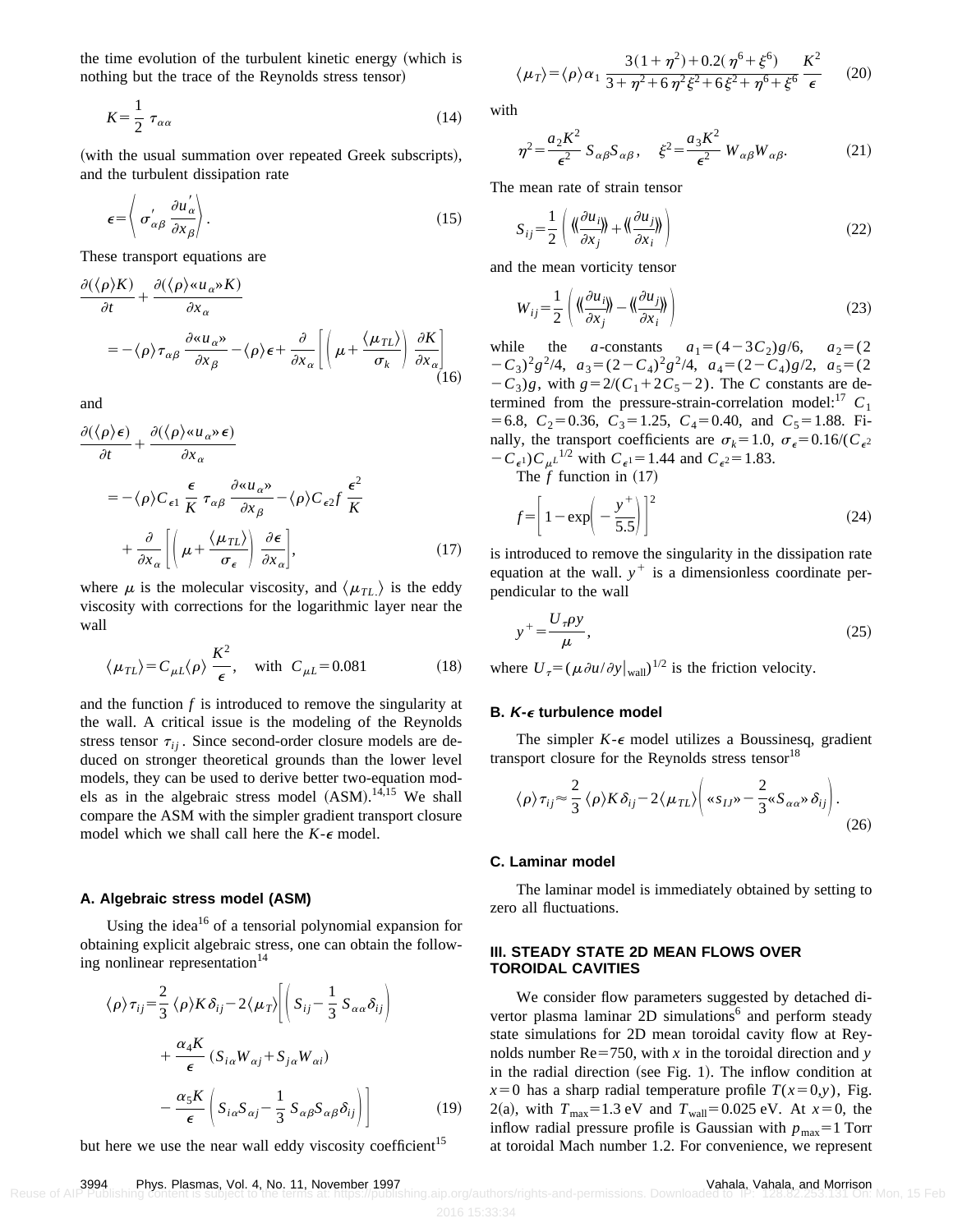

FIG. 1. 2D toroidal cavity geometry, where  $x$  is the toroidal and  $y$  the radial direction.

the velocity profiles in Fig. 2 for the full 3D mean flow case—for 2D mean flows one simply sets the poloidal momentum to zero:  $\rho w \equiv 0$ . The inflow turbulent profiles  $\rho K$ and  $\rho \in \alpha$  retaken from simulation data<sup>19</sup> for channel flow and are shown in Fig. 2(b). The symmetry line is  $y=0$ , and the toroidal wall is located at  $y=0.5$  [except in the cavity region where the toroidal wall is at  $y=0.75$ .

The heat transfer coefficient to the toroidal walls are shown in Figs. 3, with the laminar heat flux always being less than that for the turbulent models. The ASM wall heat flux is greater than that for the  $K-\epsilon$  model before the cavity,  $0 \leq x \leq 1$ , but the *K*- $\epsilon$  flux is greater within the cavity,  $1 \leq x$  $\langle 2, \rangle$  and after the cavity  $2 \langle x \rangle$ . However, the ratio of these turbulent fluxes is on the order of 1 to 2. The heat flux



FIG. 2. (a) The inflow radial profiles at  $x=0$  for the temperature *T* and the toroidal momentum  $\rho u$ .  $y=0$  is the symmetry line while  $y=0.5$  is the location of the toroidal wall. Of course, for 2D mean flows, there is no poloidal flow  $\rho w = 0$ . For 3D mean flows, while there is no net poloidal momentum, there is poloidal inflow towards the divertor plate  $(0 < y$  $<$ 0.375) and poloidal outflow (0.375 $<$ y $<$ 0.5). (b) The inflow turbulent radial profiles  $\rho \in \text{and } \rho K$ .



FIG. 3. Heat flux coefficients to the toroidal walls for ASM,  $K-\epsilon$ , and laminar flows: (a) toroidal wall  $0 \le x \le 1$ ,  $y=0.5$ ;  $1 \le x \le 2$ ,  $y=0.75$ ;  $2 \le x$  $<$ 3, *y*=0.5; (b) leading cavity edge at *x*=1, 0.5 $<$ *y* $<$ 0.75; and (c) trailing cavity edge at  $x=2$ ,  $0.5 < y < 0.75$ .

to the trailing edge (at  $x=2$ ) is typically an order of magnitude greater than that at the leading edge (at  $x=1$ ), Fig. 3(b) and  $3(c)$ . This is to be expected because of flow patterns with the cavity itself.

The corresponding radial temperature profiles are shown in Fig. 4 for three toroidal locations: just before the cavity  $(x=0.9)$ , within the cavity  $(x=1.5)$ , and after the cavity  $(x=2.6)$ . The profiles are shown from the radial symmetry line ( $y=0$ ) to the toroidal wall ( $y=0.5$  for  $x=0.9$  and *x*  $=$  2.6, and *y* = 0.75 for *x* = 1.5). Before the cavity,  $0 < x < 1$ ,  $T_{\text{max}}$  is less for the ASM while there is little difference be-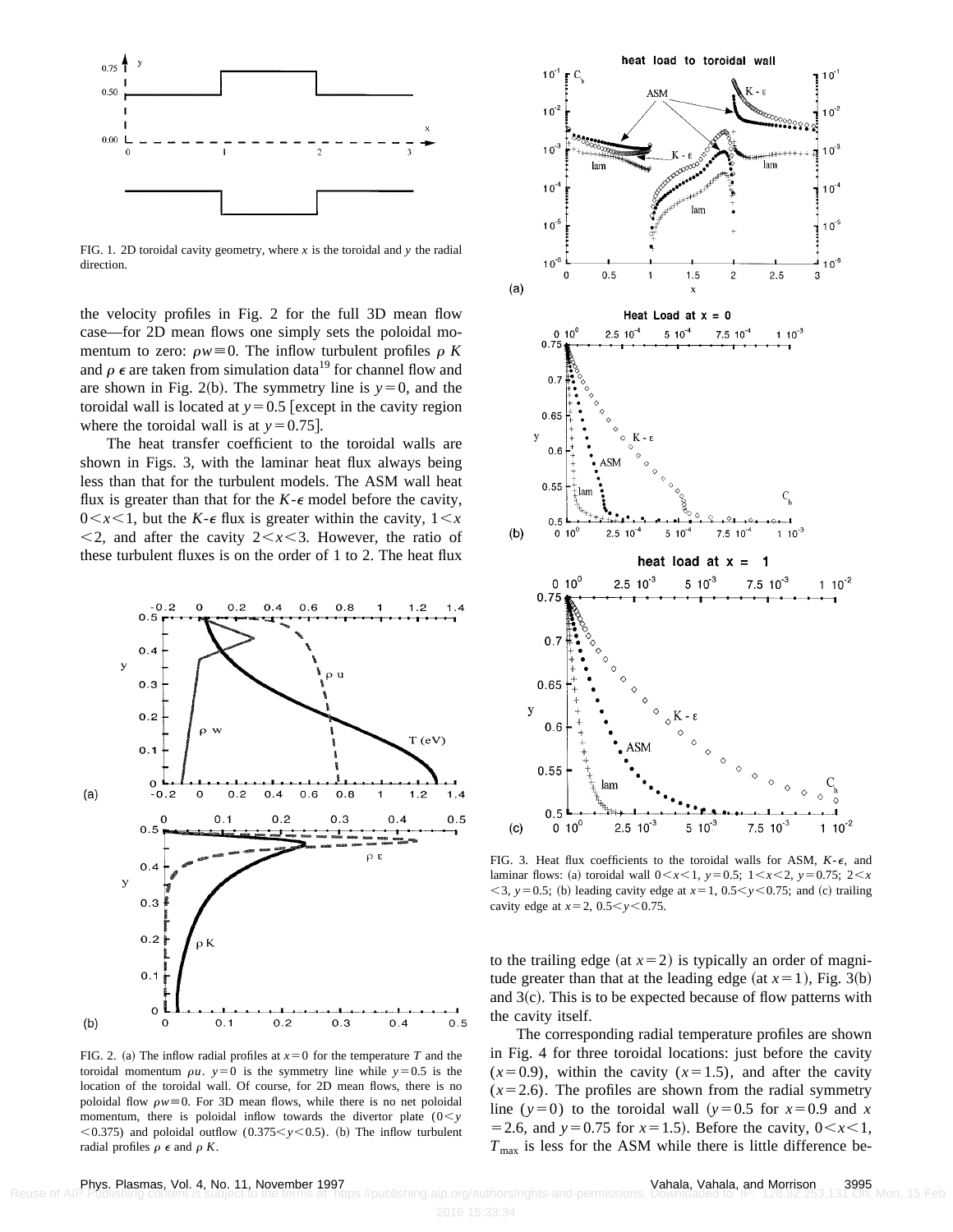

FIG. 4. The radial temperature profiles (a) before the cavity,  $x=0.9$ ; (b) within the cavity,  $x=1.5$  where now  $0 < y < 0.75$ ; (c) after the cavity, *x*  $= 2.6.$ 

tween the  $K - \epsilon$  and laminar profiles. Note that the ASM temperature profile has no inflection point as do the  $K-\epsilon$  and laminar profiles. Within the cavity and after the cavity, the  $K - \epsilon$  and ASM profiles are quite similar. One finds in the  $K - \epsilon$ model, for the flow bordering the cavity region  $1 \leq x \leq 2$ , sharp variations in the turbulent dissipation rate  $\rho \in \mathbb{R}$  around  $y=0.5$  where one finds a very tight steady state shear layer.



FIG. 5. The 3D toroidal cavity geometry, where  $x$  is the toroidal,  $y$  the radial, and *z* the poloidal directions. The divertor plate is at  $z=0$ . The input profiles are at  $z=1$ .

However, in the ASM this shear layer in the flow bordering the cavity region is quite diffuse because of the effects of the nonlinear strain/vorticity terms.

Because there is little turbulence within the cavity, one finds within the cavity little differences between the ASM,  $K - \epsilon$  and laminar viscosities. Away from the walls, there is a substantial difference between the ASM and  $K - \epsilon$  viscosities because of the effects of the mean rate of strain and vorticity, effects that are not present in the definition of the eddy viscosity in the *K*- $\epsilon$  model [ compare (18) with (20)]. The effects of shear are more pronounced after the flow passes over the leading edge of the cavity, resulting in an increased ASM eddy viscosity. The eddy viscosity for the  $K - \epsilon$  model is quite high, even before the cavity, and is considerably reduced in the postcavity region. One should note that the effects of turbulent viscosity on the Reynolds stress  $\tau_{ij}$ , (19) and (26), are very different between ASM and *K*-e.

#### **IV. INITIAL VALUE 3D MEAN SHEAR FLOWS OVER TOROIDAL CAVITIES**

We now turn to the case of 3D mean shear flow over toroidal cavities. The geometry is shown in Fig. 5. Again,  $y=0$  is the symmetry plane.  $z=0$  is the divertor plate. We label the toroidal wall region as follows:

region 3:  $y=0.5$ ,  $-1 \le x \le 0$ ,  $0 \le z \le 1$ , region 4:  $y=0.5$ ,  $0 \le x \le 1$ ,  $0.75 \le z \le 1$ , region 1:  $y=0.5$ ,  $1 \le x \le 2$ ,  $0 \le z \le 1$ , region 8:  $y=0.75$ ,  $0 \lt x \lt 1$ ,  $0 \lt z \lt 0.75$ .

We consider an initial value problem, with the inflow profiles at  $z=1$  as shown in Fig. 2. Not only is there now a toroidal  $(\rho u)$  flow of 1.2 Mach number, but also a poloidal flow  $\rho$  *w* towards the divertor plate of Mach 0.2 so chosen that there is no net momentum flux to the divertor plate:

$$
\int_{0}^{0.5} dy \rho w = 0.
$$
 (27)

Periodicity is imposed in the toroidal direction  $(x = -1)$  and  $x=1$ .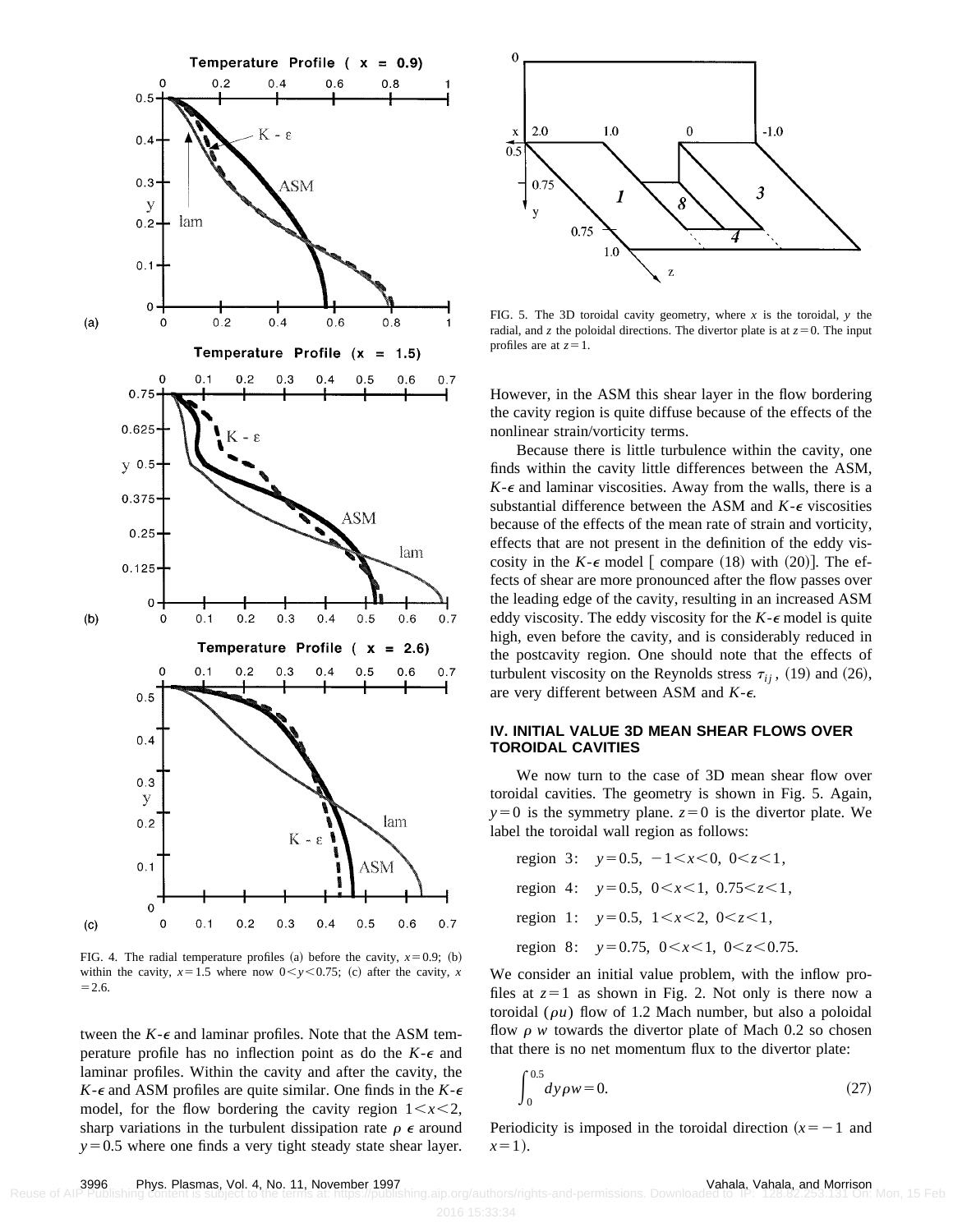





FIG. 6. The heat flux coefficient to that section of the toroidal wall with  $-1 \lt x \lt 0$  when the heat pulse, which is propagating towards the divertor plate  $z=0$ , is at  $z=0.4$ . Note the difference in the  $C_h$  scales between (a) ASM, (b)  $K-\epsilon$ , and (c) laminar flows, as well as the considerable ASM heat flux in the wake of the heat pulse.









FIG. 7. The heat flux coefficient to that section of the toroidal wall with 1  $\langle x \rangle$  when the heat pulse, which is propagating towards the divertor plate  $z=0$ , is at  $z=0.4$ . Note the difference in the  $C_h$  scales between (a) ASM, (b)  $K - \epsilon$ , and (c) laminar flows, as well as the considerable ASM heat flux in the wake of the heat pulse.

the tail of the heat front  $0.6 \leq z \leq 1.0$ . However, in the ASM model, the wall heat flux in the tail region of the heat pulse remains high—a factor of three greater than the peak of the wall flux for the  $K-\epsilon$  model. This effect is very evident in region 4, Fig. 8, which is in the tail of the heat pulse. These major differences between the ASM and  $K-\epsilon$  turbulence models arise because of the nonlinear effect of the quadratic mean vorticity and/or velocity strain tensors  $[cf (19)$  and  $(20)$  —effects which are enhanced by the cavity region. The cavity region also has a profound effect on the  $C_h$  in region 8. When the heat pulse is at  $z \approx 0.4$ , there is negligible toroidal heat flux to the cavity floor.

Similar full toroidal wall heat flux  $C_h$  (for ASM,  $K-\epsilon$ , and laminar flows) results are shown in Fig. 9 when the pulse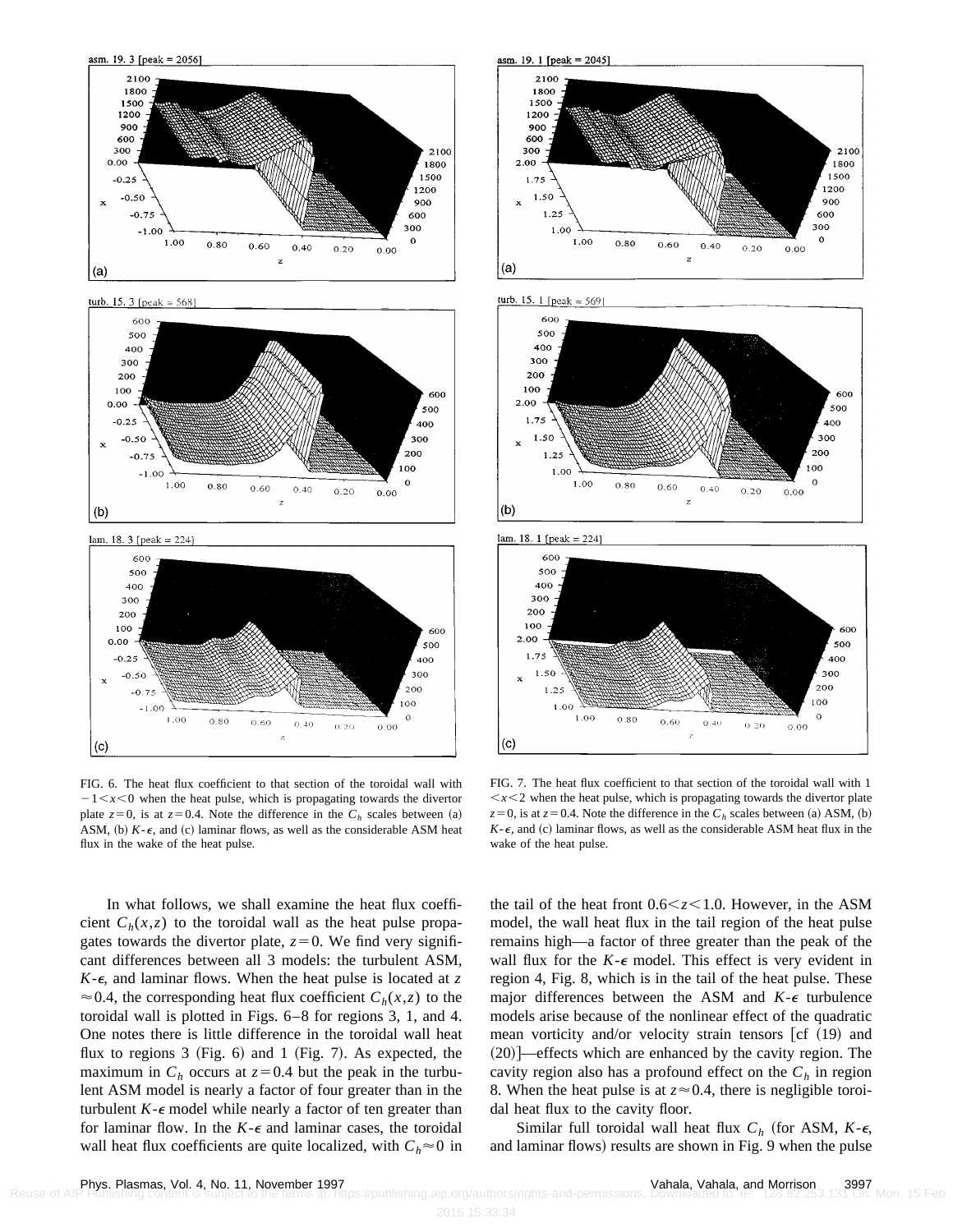

turb. 15. 4 [peak = 74]





FIG. 8. The heat flux coefficient to the  $0 < x < 1$ ,  $0.75 < z < 1$  section of the toroidal wall in the wake of the heat pulse located at  $z=0.4$ . Note the difference in the  $C_h$  scales between (a) ASM, (b)  $K$ - $\epsilon$ , and (c) laminar flows. The ASM  $C_h$  is over a factor of 20 greater than the  $K - \epsilon C_h$ .

is at  $z \approx 0.15$ . There is now some heat flux to the cavity floor, but this flux (in all three models) is delayed till  $z \approx 0.4$ . Again, one sees the long wall heat flux in turbulent ASM model in the tail behind the pulse.

## **V. NUMERICAL CODE ISAAC**

We now briefly comment on the code<sup>20</sup> ISAAC (Integrated Solution Algorithm for Arbitrary Configurations). The equations to be solved are written in the form of inviscid (convective) fluxes, viscous (diffusive) fluxes, and source terms. In the finite-volume discretization, the particular scheme used depends on how one approximates the interface flux of the computational cell bounding the cell-averaged quantities. ISAAC was written with the goal of good shock



FIG. 9. The full toroidal heat flux coefficients when the heat pulse is at *z*  $=0.15$ . (a) ASM, (b)  $K-\epsilon$ , and (c) laminar.

capturing, good accuracy, and general geometric capabilities. A Roe approximate Riemann solver is coupled with a (MUSCL) scheme to achieve second-order spatial accuracy for the inviscid terms. Consistent with the elliptic nature of the diffusive fluxes, a finite-volume representation of a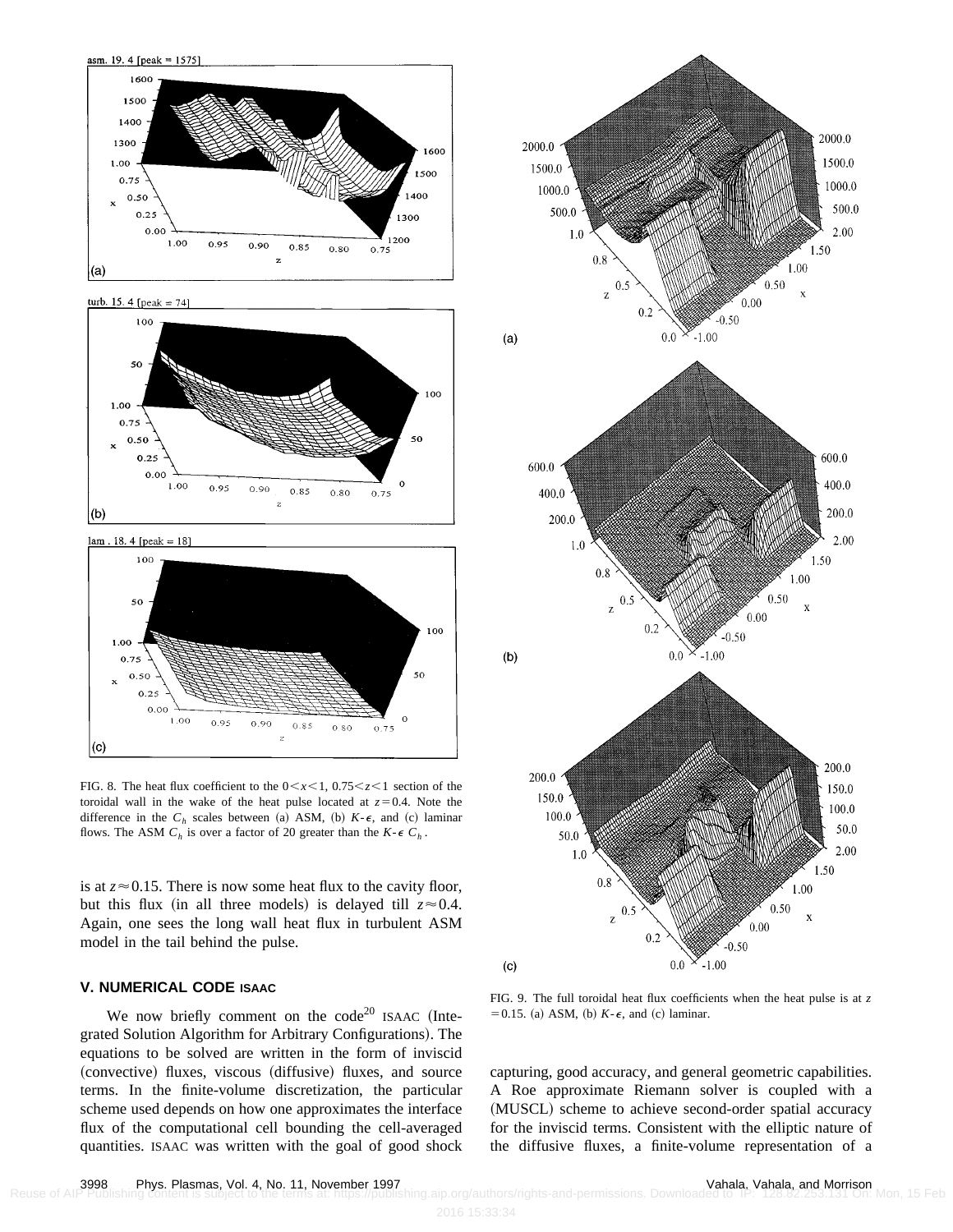second-order accurate central-difference operator is employed. The source terms are treated as an integral over the control volume. To accommodate geometrically complex configurations, a multiblock procedure is implemented that requires  $C^0$  grid continuity. In ISAAC, one employs a firstorder implicit scheme for steady-state simulations and a second-order implicit scheme for time-dependent simulations. The algorithm has been validated on both 2D and 3D mean flows. In our steady state runs, convergence was deemed to have been reached when the residuals had dropped by at least four orders of magnitude, while for the time-dependent runs the residuals are checked during the time subiterations.

The code has been benchmarked against experimental data on subsonic and supersonic boundary layers, supersonic mixing layers, supersonic flow past ramps up to deflection angles of 24°, and transonic airfoils by comparing the pressure, mean velocities, skin friction as well as turbulent statistics.13,20,21 In the 2D simulations, the regular channel  $0 \le x \le 3$ ,  $0 \le y \le 0.5$  grid was  $121 \times 101$  while in the cavity region  $(1 \le x \le 2, 0.5 \le y \le 0.75)$ , the grid was  $41 \times 41$ . One iteration takes approximately 1 s on the J90, with approximately 70 K iterations to reach steady state. For the 3D simulations, in the regular 3D volume  $(-1 \le x \le 0 \le y)$  $<$  0.5, 0 $<$ z $<$ 1) the numerical grid was 61 $\times$ 101 $\times$ 81, with a  $21 \times 21 \times 61$  grid in the cavity volume  $(0 \lt x \lt 1, 0.5 \lt y)$  $<$  0.75). Typical storage requirements were 120 MW, and one iteration takes approximately 18 min.

Finally, we comment on the numerical accuracy of our results. In Fig. 10, for regions 3 and 1, the surface plot of the dimensionless coordinate  $y^+$ , (25), is shown for the ASM model when the heat pulse is at  $z \approx 0.4$ . For nearly all the surface,  $y^+$ <0.2—except in the region  $x \approx 0$  and  $x \approx 1$  near the pulse leading edge ( $z \approx 0.4$ ). This is somewhat expected since the start of the cavity domain is at  $x=0$  and the end of the cavity domain is  $x=1$ . Past calculations have shown that this resolution is sufficient to resolve both velocity and temperature gradients in the near-wall region so that the wall heat-transfer rates computed are reliable. However, our 3D resolution is inadequate to resolve the heat flux to the divertor plate when the heat pulse hits the target plate.

### **VI. CONCLUSION**

Here we have considered wall heat flux in shear flows over toroidal cavities using ASM and  $K - \epsilon$  turbulence models and compared them to the corresponding laminar results. First, we determined the steady state toroidal heat flux wall due to a sharp temperature gradient propagating in 2D mean flows. It is found that the simple  $K - \epsilon$  model typically overestimates the heat fluxes while the inclusion of mean vorticity effects (absent in the simple  $K-\epsilon$  model) leads to slightly reduced fluxes. The steady state radial turbulent temperature profiles are quite similar, especially within the cavity and postcavity regions. Turbulence significantly increases the heat loads to the toroidal wall and this lessens the impact on the divertor plate.

When one considers 3D mean shear flows by including the poloidal flow towards the divertor plate itself, it is easier to pose an initial value problem: what is the toroidal wall





FIG. 10. Plots of  $y^+$  for ASM when the heat pulse is located at  $z=0.4$  for regions 3 and 1 in Fig. 5.

heat load as a heat pulse propagates along field lines towards the divertor plate? We find very significant increases to the toroidal heat flux due to the quadratically nonlinear terms in mean shear and mean vorticity of the ASM over the simpler  $K - \epsilon$  turbulence model—especially in the wake of the heat pulse—due to the toroidal cavities.

We do not present any results for the heat flux to the divertor plate as the heat pulse hits the target plate since our resolution is inadequate. Efforts are underway to parallelize the simulation code ISAAC so that finer 3D grids can be employed. The formulation of the steady-state toroidal heat load problem for 3D mean shear flows is under consideration.

#### **ACKNOWLEDGMENTS**

The authors would like to thank Sergei Krasheninnikov for very important discussions.

This work of G. V. and L. V. was supported by Department of Energy, while the work of J. M. was supported by National Aeronautical Science Administration (NASA) at Langley. Some of the work of G. V. was also performed at Institute for Computer Applications in Science and Engineering (NASA-Langley).

- <sup>1</sup>G. Janeschitz, J. Nucl. Mater. **220–222**, 67 (1995).
- $2^2$ B. Lehnert, Nucl. Fusion 8, 173 (1967).
- 3A. V. Nedospasov and M. Z. Tokar', in *Reviews Plasma Physics* edited by
- B. B. Kadomtsev (Consultants Bureau, New York, 1993), Vol. 18, p. 77.
- 4S. I. Krasheninnikov and A. Yu. Pigarov, in *Plasma Physics and Con-*